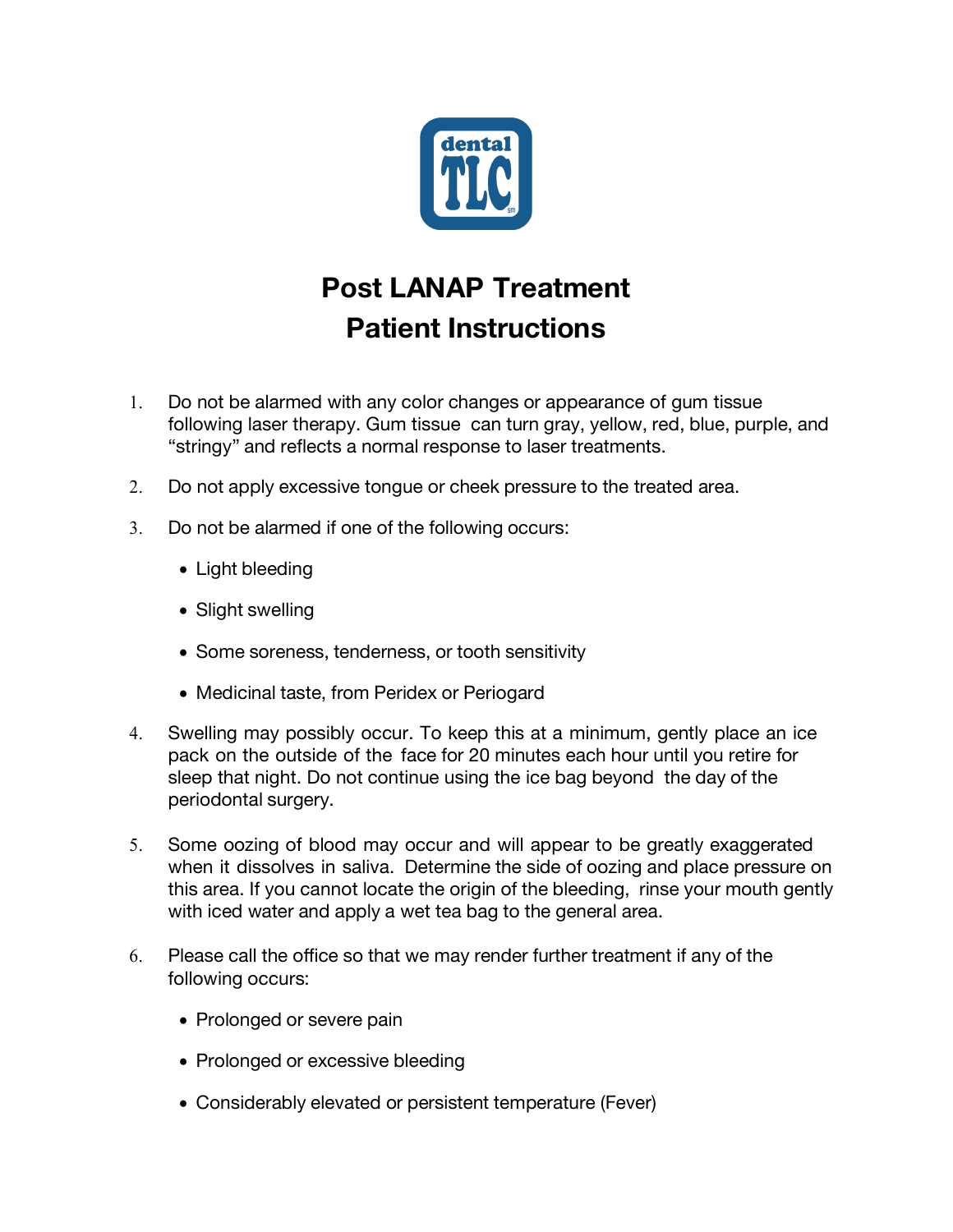- Sores on the roof of your mouth (Blisters)
- 7. If medication has been prescribed, please take exactly as directed. Antibiotic pills are prescribed. The entire bottle or prescription should be taken for the stated number of days or weeks. If you are not allergic to Motrin – generic ibuprofen- (e.g., Advil, Nuprin), we will most likely prescribe it primarily to minimize tissue swelling and local inflammation that is a natural side effect of minor surgery. Ibuprofen is also good to reduce postoperative pain and sensitivity. Ibuprofen is non-narcotic and does not affect your ability to drive. Never place aspirin directly on the tissue of a painful area.
- 8. Reduce physical activity for several hours following the surgery to maximize healing.
- 9. Try to keep your mouth as clean as possible in order to help the healing process. Only brush and floss the untreated area of your mouth. **Do not brush or floss the treated area for 7-10 days or as directed by your doctor.**
- 10. You may spit and gently rinse your mouth the day of treatment. Rinse your mouth gently 3 times a day with Peridex or Periogard. In between Peridex/Periogard rinses, rinse your mouth gently 3 times a day with warm salt water (1/2 teaspoon of salt dissolved in an 8 oz. glass of warm water). For the next several days rinse with both Peridex/Periogard and salt water as previously mentioned but with vigor.
- 11. You will be on a liquid diet for 3 days, then a diet of "mushy"/soft foods for 4 days, and then a diet of smart food choices for the remainder of the month. It is very important to maintain a good food and fluid intake. Try to eat soft but nutritious food such as eggs, yogurt, cottage cheese, malts, ice cream, etc., until you can comfortably return to a normal diet. Please refer to the Post LANAP<sup>®</sup> Treatment Diet Instructions (on the next page).
- 12. Avoid spicy or excessively hot foods during the initial 3-day liquid diet period.
- 13. When eating do not chew on the side of your mouth which has been treated.
- 14. Do not be alarmed that beginning with just 2 weeks after therapy and extending as long as 1 year or more, the teeth may become sore and tender as the bone and ligaments around the teeth regenerate and become firmer. This is a sign of healing, but also indicates the presence of a bite imbalance that may need to be adjusted.
- 15. "Spaces" between your teeth can result from reduction of inflammation, swelling, and the removal of diseased tissue after the LANAP® treatment. These spaces usually fill in over time, and again, bite adjustment is critical to making sure the teeth and the "papilla" are not traumatized and can regrow.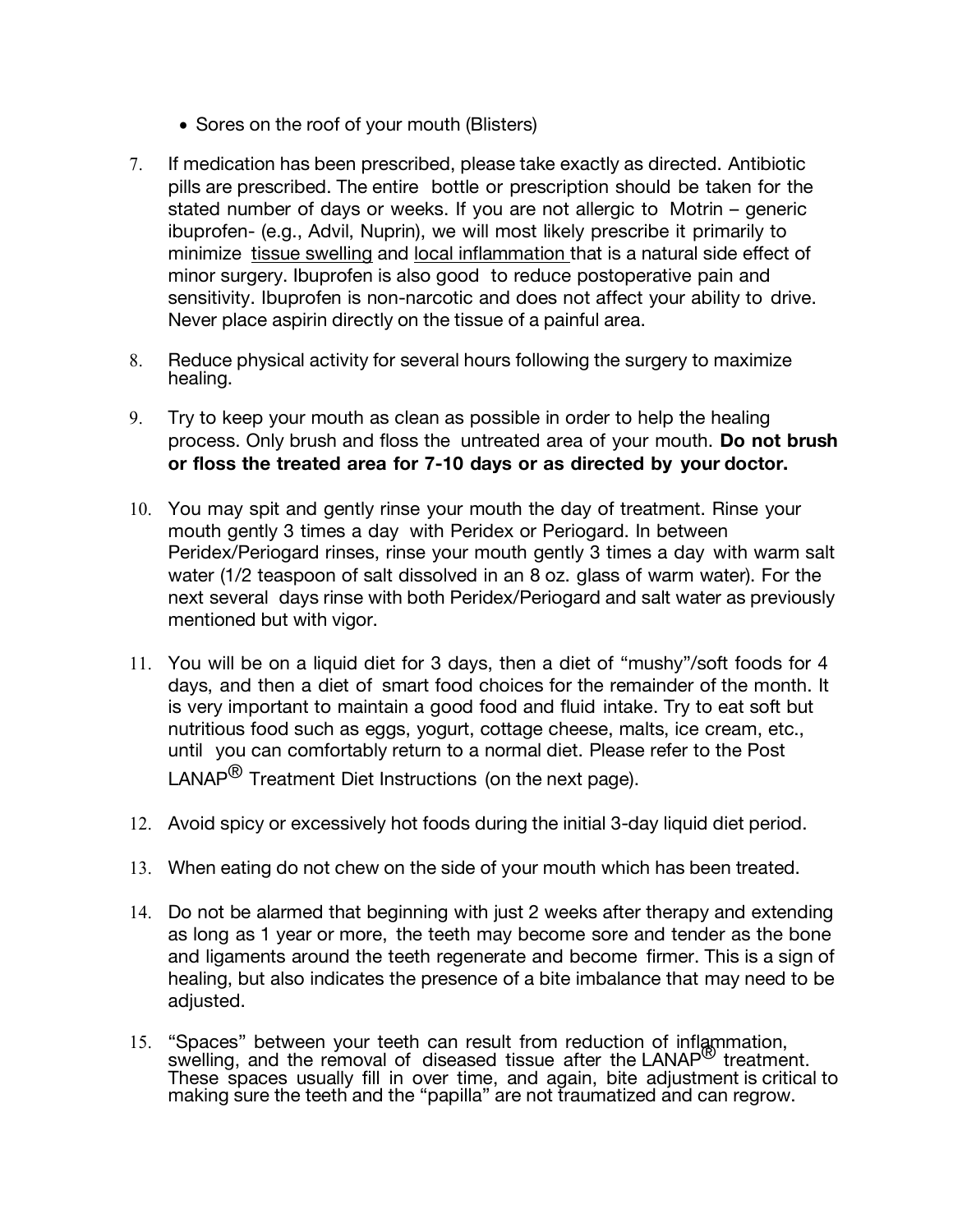- 16. After you complete the program you will be provided with a list of dentists that are trained using the PerioLase laser and perform the LANAP<sup>®</sup> treatment for follow-up care and perio maintenance visits. This is **extremely important** to preserve the work that has been done.
- 17. **If you have been taken off blood thinners (Coumadin, Warfarin, etc.), or if your current medications have been altered at all due to your dental surgery, you must contact your physician ASAP to determine if and when you should resume your medicines. Delaying this telephone call could have potential life-threatening or other serious consequences. I agree I must continue to take all current medications as prescribed by my doctor(s) and must continue to take all supplements and vitamins.**

## **Post LANAP Treatment Diet Instructions**

**The first three days** following Laser Therapy, follow **only** a liquid-like diet to allow healing. Anything that could be put into a blender to drink is ideal. The purpose of this is to protect the clot that is acting as a "band-aid" between the gums and the teeth. Do **not** drink through a straw, as this creates a vacuum in your mouth that can disturb the "band-aid". Take daily vitamins.

**Next four days after treatment,** foods with a "mushy" consistency such as those listed below are recommended. \*See below.

**Starting seven to ten days after treatment**, soft foods may be allowable. The time to start on soft foods is dependent upon the loss of the white material that appeared around your teeth following  $\mathsf{LANAP}^{\mathsf{B}}$  treatment. You were introduced to this material by your doctor or doctor's assistant during your follow-up visit immediately following your initial treatment session. It was explained to you that you must leave this material alone until it naturally heals and disappears. Once the white material has disappeared, then soft foods can be introduced. Soft foods have the consistency of pasta, fish, chicken, or steamed vegetables. You may then gradually add back your regular diet choices.